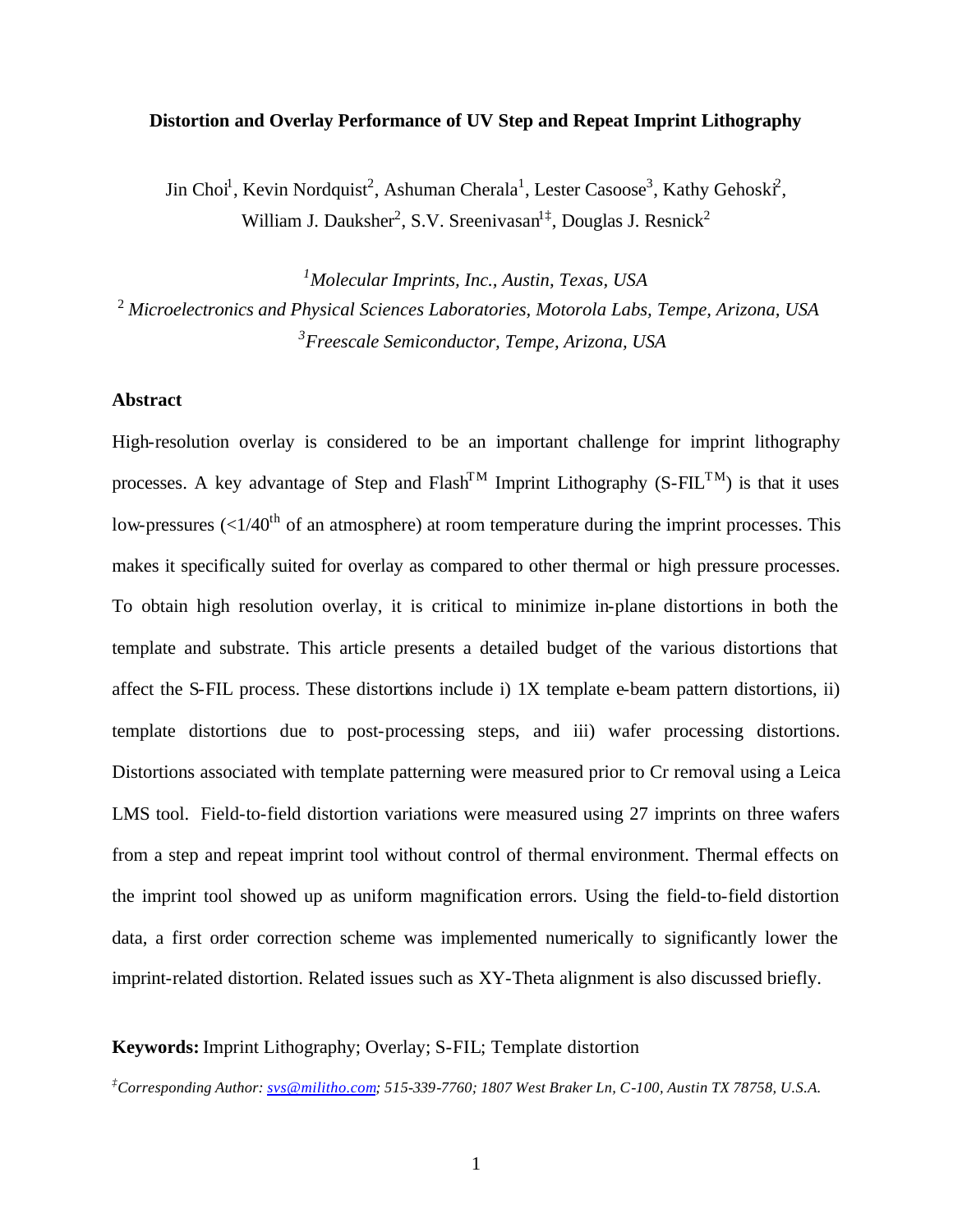## **1. Introduction**

High-resolution overlay is considered to be an important challenge for nano imprint lithography processes<sup>1,2,3</sup>. Imprint processes can be grouped, generally, as hot embossing processes, where a spin-coated polymer is deformed according to patterns on a master under an elevated temperature above the glass-transition temperature  $(T_g)$  and high pressure [1], and UV imprint processes, where a low viscous fluid layer fills the master-substrate interface under room temperature and low pressure [2,3]. Recently imprint samples on 8" wafers using both technologies were presented by separate groups [4,5]. One of advantages of UV imprint processes as compared to other processes is its potential for superior overlay. To obtain high resolution overlay, it is critical to minimize the total in-plane distortions starting from the steps of the template patterning to final wafer patterning. This article presents a detailed budget of the various distortions that affect the UV imprint process. These distortions include i) 1X template ebeam pattern distortions, ii) template distortions due to post-processing steps, and iii) wafer processing distortions.

#### **2. Template placement measurement**

Figure 1 illustrates the template fabrication steps used for the S-FIL process<sup>2</sup>. Typically, four templates can be generated from a single 6025 substrate. Template pattern images can be generated by laser or e-beam patterning tools [6,7] and subsequently by etching tools to generate template features (Step 2) where a Cr layer is typically used as the etching mask. For the purpose of step and repeat, a step structure (mesa) is made by removing (etching) material from the surrounding area outside of the template active area (Step 3). Next, each template is diced from the substrate before it is cleaned and ready for imprint processes (Step 4). Dicing and mesa etching steps are considered as post-processing steps. These two post-processing steps can be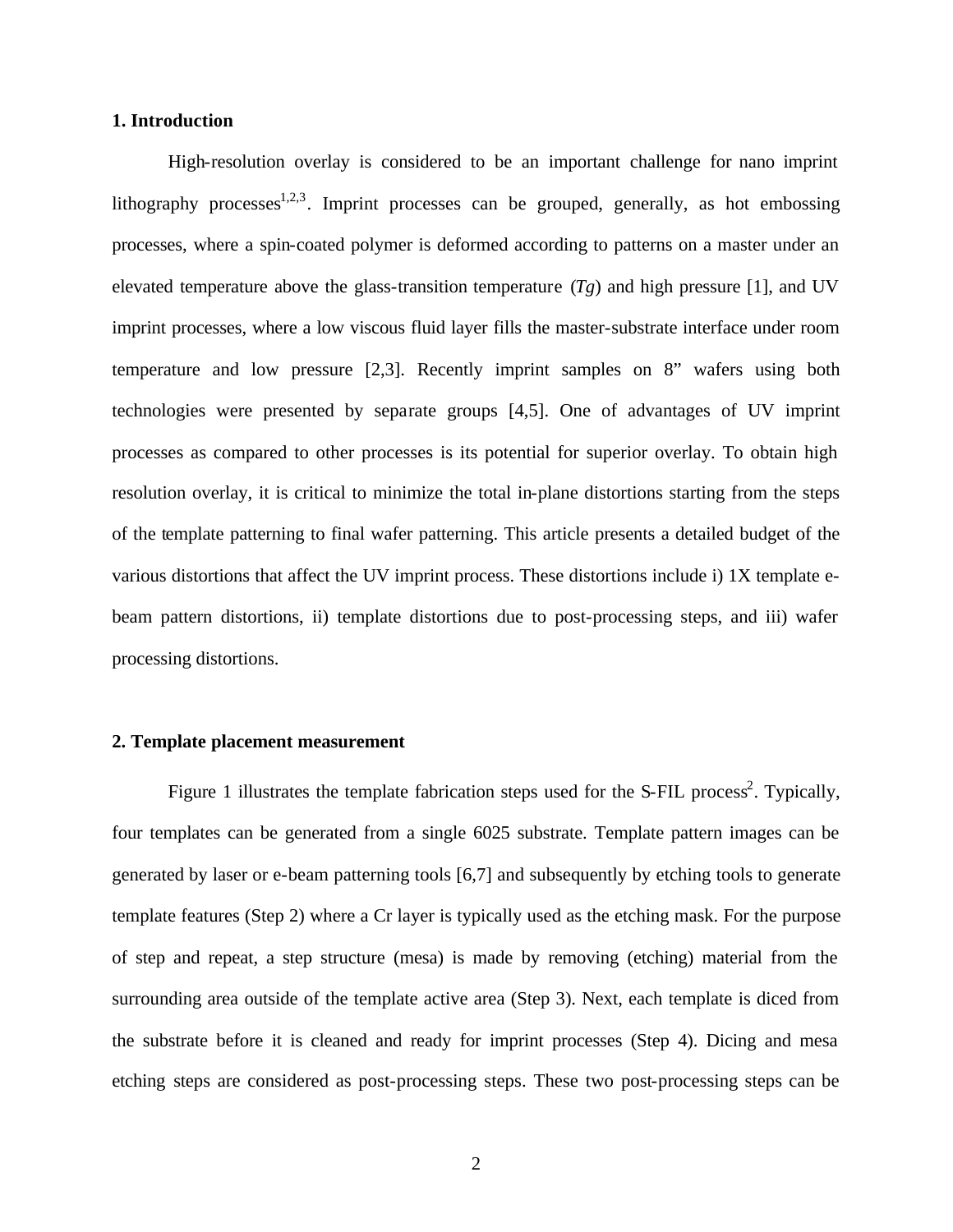

**Figure 1:** Template fabrication steps: 1. Substrate preparation for multiple templates; 2. E-beam patterning and etching; 3. Masking for mesa generation; 4. Mesa etching, Cr removal, and dicing ; 5. Final template side view

interchanged in practice and can potentially contribute to changes on the structural stress of the template along with the Cr removal step [6,7,8]. When the template substrate is supported via a three-point mounting scheme, up to 22.6nm of gravity attributable in-planedistortion (IPD) was simulated and data were reported to be fairly insensitive to the pattern density of the template [9]. Recently, data of

material properties of thin-film materials was presented [10] and it is believed that such data can be used to model the Cr removal effect more accurately as compared to the case of using conventional bulk material properties.



**Figure 2.** (a) 3 by 3 array imprints on a wafer. (b) Each 25mm square imprint contains 11 by 11 grid of in-plane placement targets (shown in a dotted circle in (c)).

For the purpose of template distortion measurement, four templates each containing an 11 by 11 grid of measurement targets were generated from a single 6025 substrate. Figure 2 (a) shows an imprinted wafer using a test template. The  $11x11$  array of placement targets is shown in Figure 2(b), and a magnified view of one target is shown in Figure 2 (c). The template placement data, shown in Figure 3, was measured using a Leica LMS IPro tool at DuPont Photomasks, Inc. prior to Cr stripping from the template. In this measurement, every other target was measured to generate a 6×6 grid of data. Scaling errors were x:  $-0.356$ ppm and y: 0.078ppm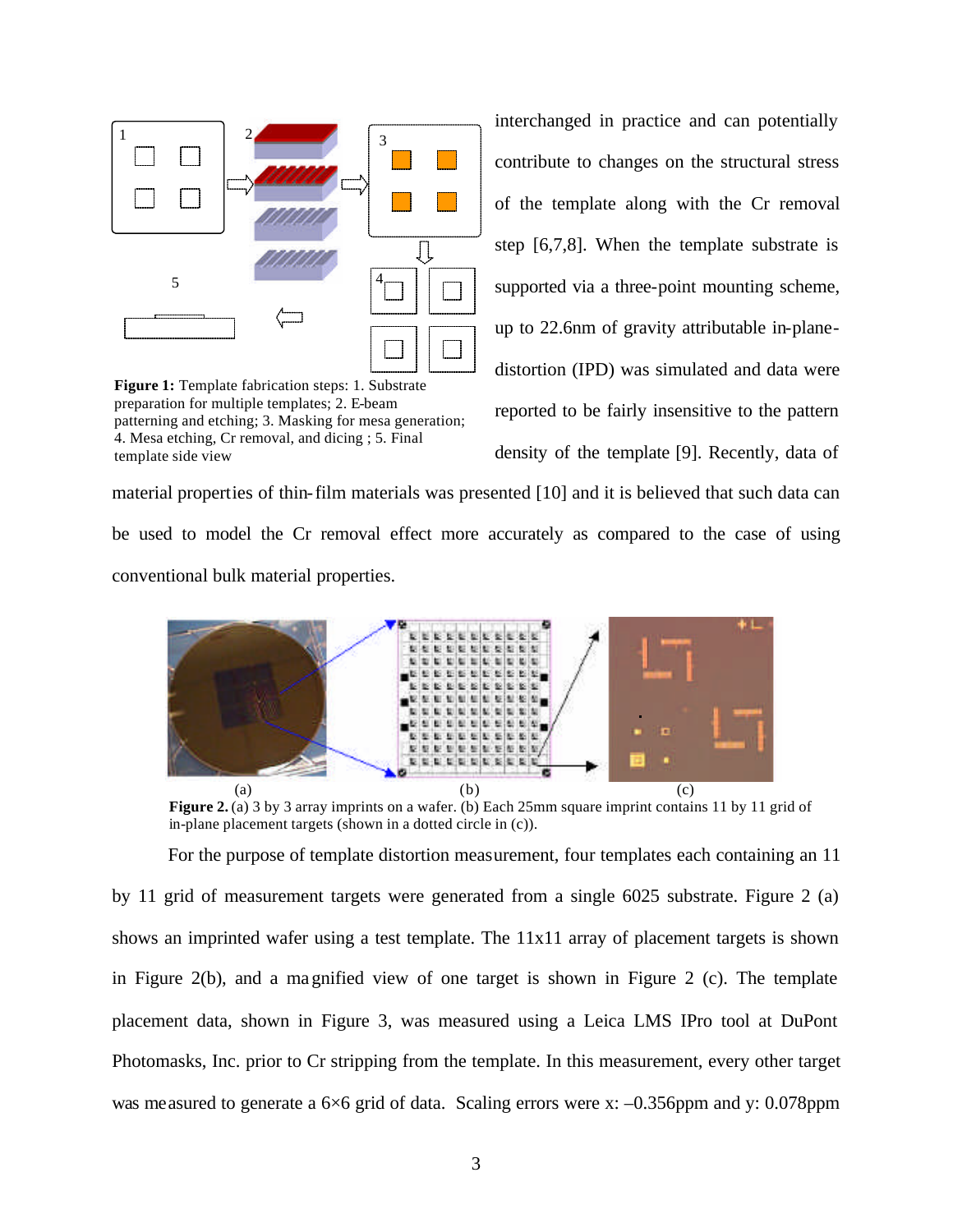

|              | No <sub>1</sub> |     | No <sub>2</sub> |      | No <sub>3</sub> |     | No <sub>4</sub> |       |
|--------------|-----------------|-----|-----------------|------|-----------------|-----|-----------------|-------|
|              | X               |     | X               |      | X               | v   | X               |       |
| Mean         |                 | - 1 |                 | $-3$ | 0               | -3  | -4              | $-3$  |
| <b>Max e</b> | $-4$            | -9  | -6              | -10  | -6              | -11 | -9              | $-12$ |
| Max 3s       |                 | 15  |                 | 14   | 8               | 13  | 8               | 14    |

**Table 1.** Template IPD data (nm). Template No 1 was used for the experiments in the rest of this article.

(the scaling difference between x and y axes is 0.434ppm) and orthogonal error was 0.115 microradian. In-plane measurement data of four templates are summarized in Table 1. Template No 1 was used to generate imprint samples.

Now, the effects of template post-processing steps on the distortion of the active area are

discussed. Before the mesa etching, the 6025 substrate was diced into separate templates. Due to the relatively smaller size of the template active area (25mm) as compared to the size of the template (65mm), no significant strain distortions are expected from the dicing step in the active area. Nordquista, et al. [7] reported that the removal of the Cr layer could cause 0.10 to 0.13 ppm shift from their resist feature placement. Therefore, assuming a +0.1 ppm increase in template dimensions in x and y due to Cr removal, it is estimated that the scale errors after Cr removal is approximately equal to -0.256ppm in x and ~0.178ppm in y. In the presence of non-uniformity of the pattern density, the Cr removal will cause a non-uniform IPD. However, it is expected that such a non-uniform IPD will be much smaller for a S-FIL template considering for its thickness (>6mm) as compared to the case of X-ray mask. Measuring the template after the post processing directly is in progress and data will be presented in the near future.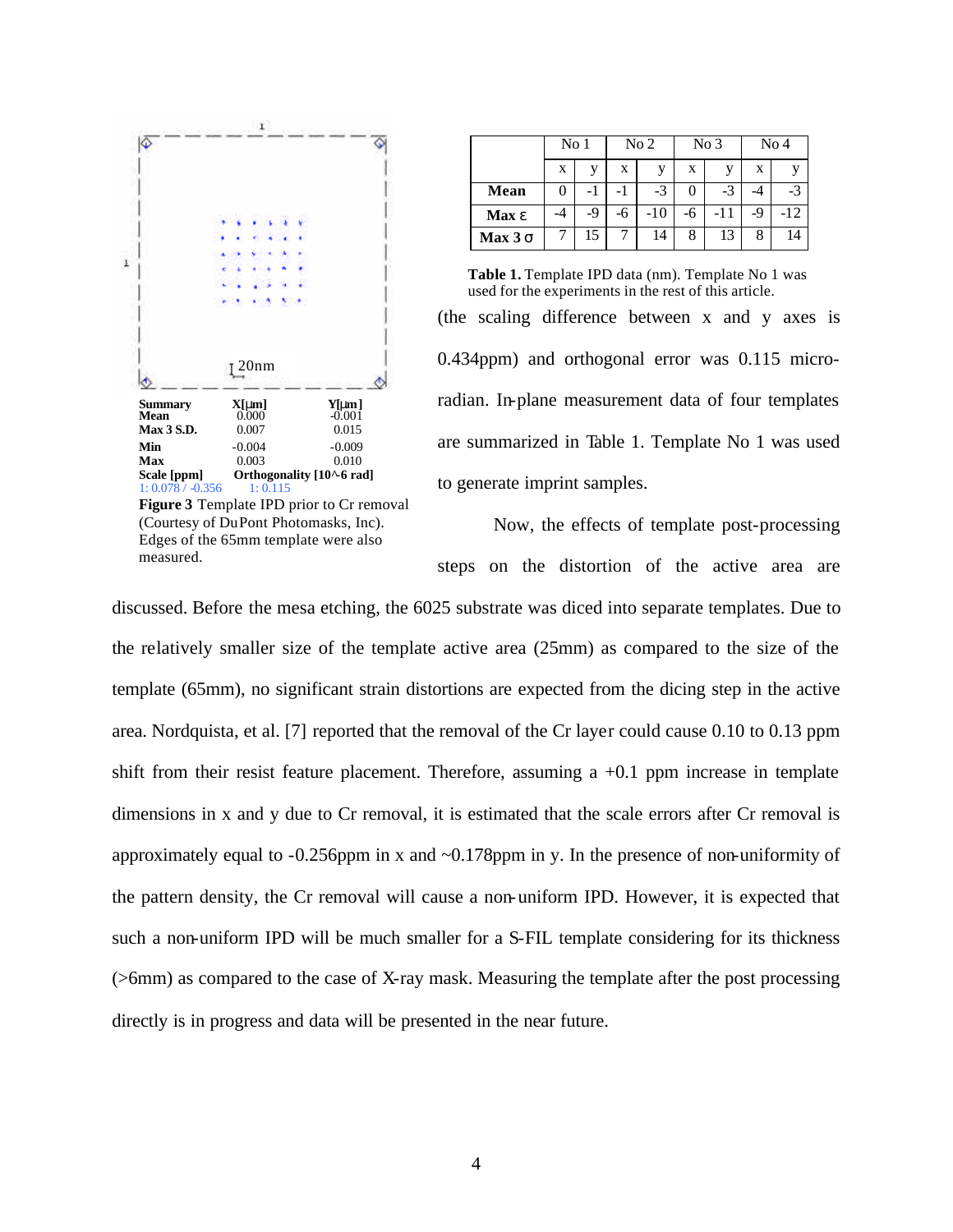#### **3. Distortions from wafer processing and template post processing**

Imprint processes involve interaction forces where both the template and wafer may be conforming to each other. In S-FIL process, imprint forces are typically maintained below 1.5N for 25mm by 25mm templates. It is important to maintain the imprint force as low as possible while maintaining the template and wafer interface as uniform as possible. Typical imprint layer thickness and uniformity data from S-FIL process were presented by McMackin, et al [4]. The nature of the low imprinting force of S-FIL process can prevent any significant templatesubstrate deformations. Bending or deformation of the template can induce significant imprint in-plane distortions.

For the purposes of in-plane measurement, three wafers with nine imprints each were generated using Template No 1 (of Figure 3). Figure 2 illustrated one of three test wafers with nine imprints. Due to the optical imaging requirements associated with the LMS-2020 tool, imprint residual layers need to be maintained thin and uniform. In this experiment, good contrast was achieved with films having mean residual layers of 25nm with a  $3\sigma$  variation of  $\sim$ 15nm.

Otherwise, inconsistent image contrasts due to film thickness changes contribute to poor repeatability on the LMS-2020 tool. A total of 20 repetitive measurements were made on each of the 121 placement targets of one imprint to evaluate the LMS-2020 performance. Figure 4 shows that the LMS-2020 tool has a repeatability of  $<$ 10nm 3 σ.

Subsequently each of the 121 placement targets on each of the 27 imprints was read 5 times and an average



**Figure 4.** Repeatability test data with 20 repetitive measurements: <10nm 3 σ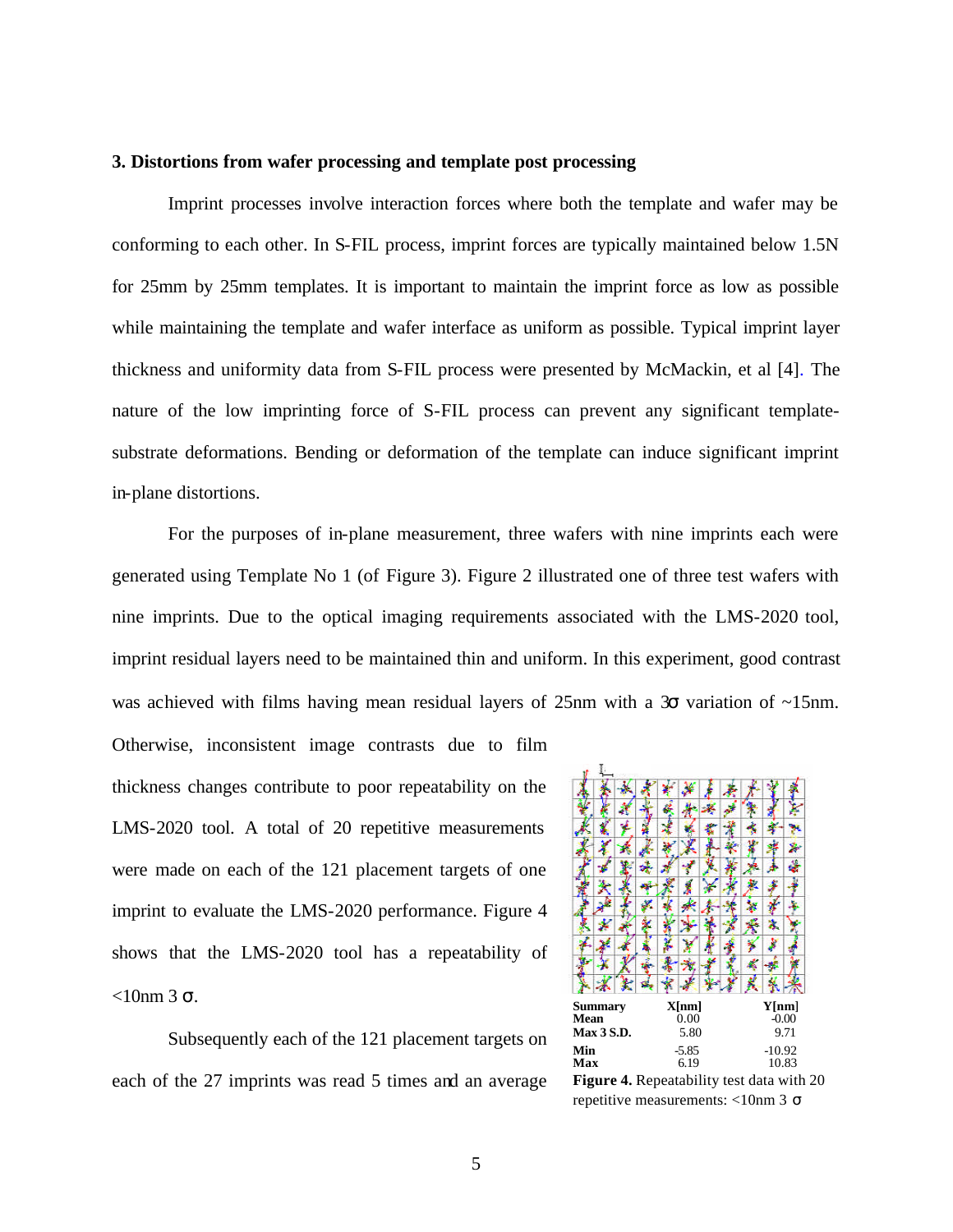file was created of the 5 readings to minimize the measurement errors from the LMS-2020 tool. Due to the notch position of wafer, its measurement coordinates in Figure 4 are 90º rotated CW as compared to those of the template, shown in Figure 3.

#### 3.1 Wafer to wafer process distortion

Figure 5 shows a wafer surface profile with nine imprints on the LMS-2020 tool. For a proper wafer to wafer distortion measurement, in addition to generating uniform imprints, errors associated with the LMS-2020 chuck flatness and backside particle problems had to be filtered by



**Figure 5.** Surface profile of a wafer with nine imprints on LMS tool

eliminating imprints and points where excessive z variations existed. All fields that created positive Z deflections = 250 nm were excluded from IPD measurement and all single data points were excluded from IPD measurement that created negative Z deflections = 250 nm.

Figure 6 shows a displacement error map between two wafers with field-to-field comparison (for e.g. the data (1,1) in Figure 6 is obtained by [wafer1(1,1) – wafer2(1,1)]. Even after the removal of data with >250nm Z deformation, there still remain a few local points showing effects that appear to be LMS-2020 chuck flatness problem or small back side particles of wafers. Generally, as shown in Figure 6, the largest in-plane ove rlay errors were in fields  $(1,1)$ ,  $(1,3)$ ,  $(2,1)$ , and  $(3,3)$ . The dominant component of the errors was measured as magnification errors. The imprint tool used for this experiment was not in a temperaturecontrolled unit with an environmental variation of as much as  $+/-1.5$  degrees. Wafer temperature variation of ~+-0.5 degrees can induce the kind of mag errors noticed in Figure 6. This clearly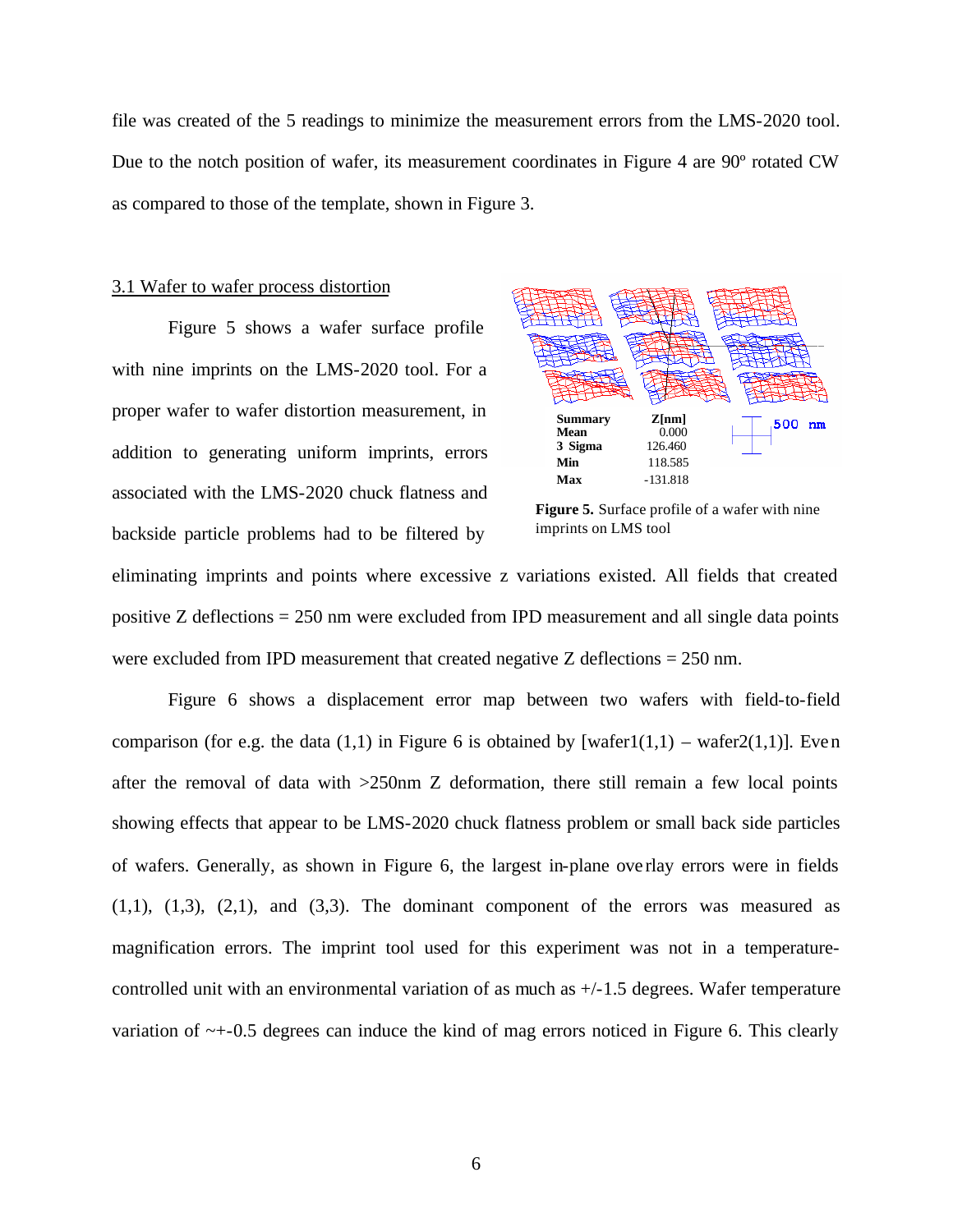

Y (m+3s)

shows that overall tool thermal management must be carefully maintained for the purpose of minimizing field-to-field mag errors. Such thermal control is a topic of ongoing research.

#### 3.2 Template post processing distortion

Figure 7(a) shows the composite distortion map for all of the 27 fields. Figure 7(b) is a distortion map obtained by averaging the 27 fields and 7(c) is a distortion map after first order corrections (scale and orthogonality corrections) were applied on the map of 7(b). It was found to be difficult to measure placement data in chrome-less templates using the LMS-2020. Therefore, in this research, the map of Figure 7(b) was used as the distortion map of the post-processed template. Between Figures 7(b) and 7(c), scaling error was x: 1.48 ppm and y: 1.05 ppm and orthogonal error was -1.51 micro-radian. Compared to the distortion data of the template prior to the post-processing steps (Figure 3), Figure 7(c) shows that the 3 $\sigma$  distortion in x and y are still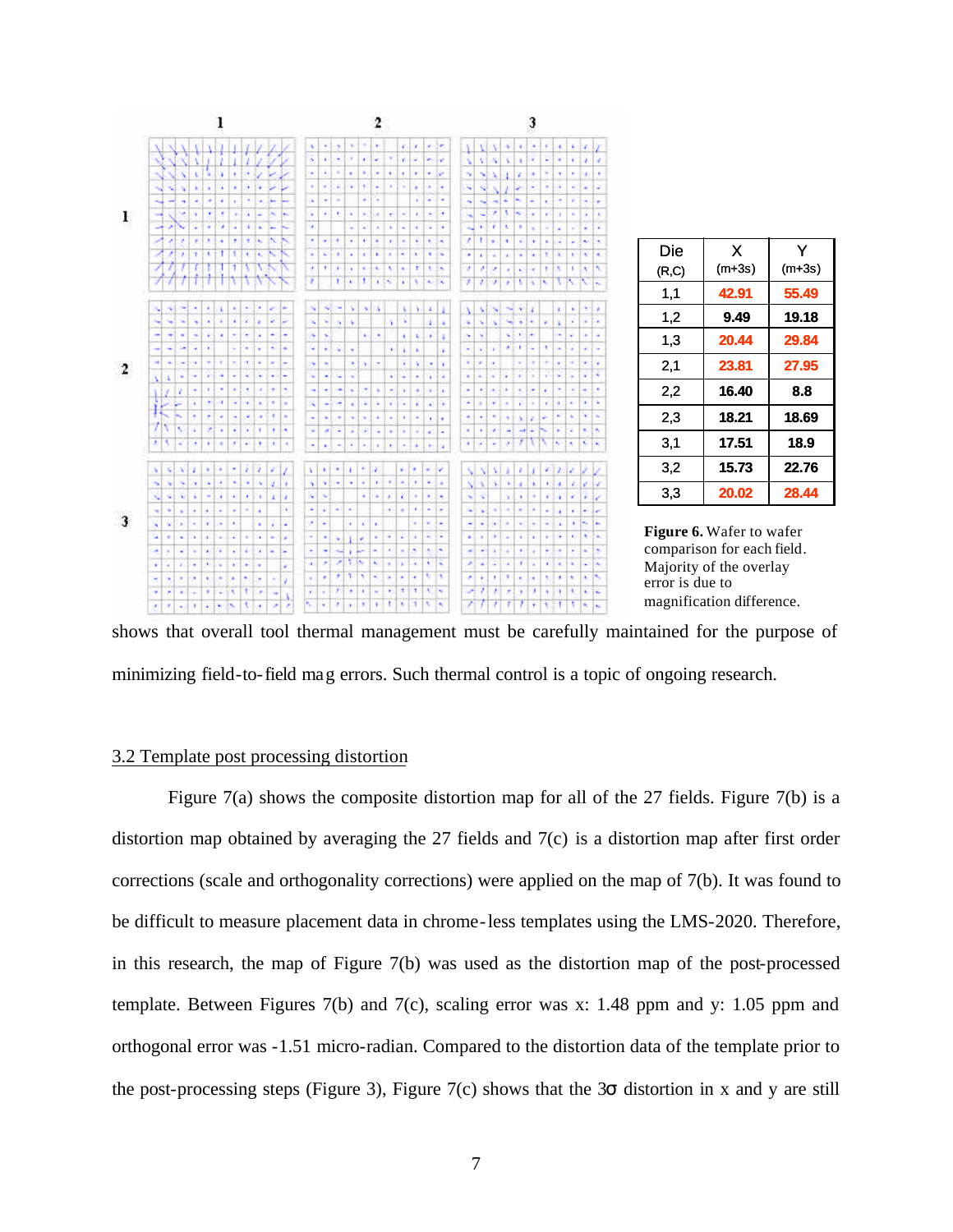

**Figure 7.** (a) Composite distortion map of all 27 fields, (b) average distortion map (a), and (c) average distortion map of 27 fields after first order error corrections

no greater than 15nm. Also, there are a small number of isolated points with somewhat higher local-distortion errors (e.g. the right lower corner of the 11x11 grid). The potential source of these isolated errors was not properly identified in this research, but can be due to a variety of factors including poorly defined placement marks leading to inferior metrology or local back side particles in the template chuck. The overall scaling difference between the x and y axes of the template before and after post-processing was therefore almost identical (0.434ppm for the template and 0.430ppm for the averaged map of Figure 7(b)).

#### **4. First order (magnification and orthogonality) error corrections**

For the purpose of first order corrections for S-FIL process, a multi-point forcing mechanism was developed that can induce optimized vectors of correction forces along the periphery of the template. Figure 8 shows experimental results of the stress distribution of a photo-elastic plate to ensure that uniform normal stresses are imparted to the active area without any significant in-plane distortions. A photo-elastic plate displays color changes associated with differential strains. When unidirectional mag forces are applied to the photo-elastic plate, stress distribution should be observed as color variations that are substantially uniform in the active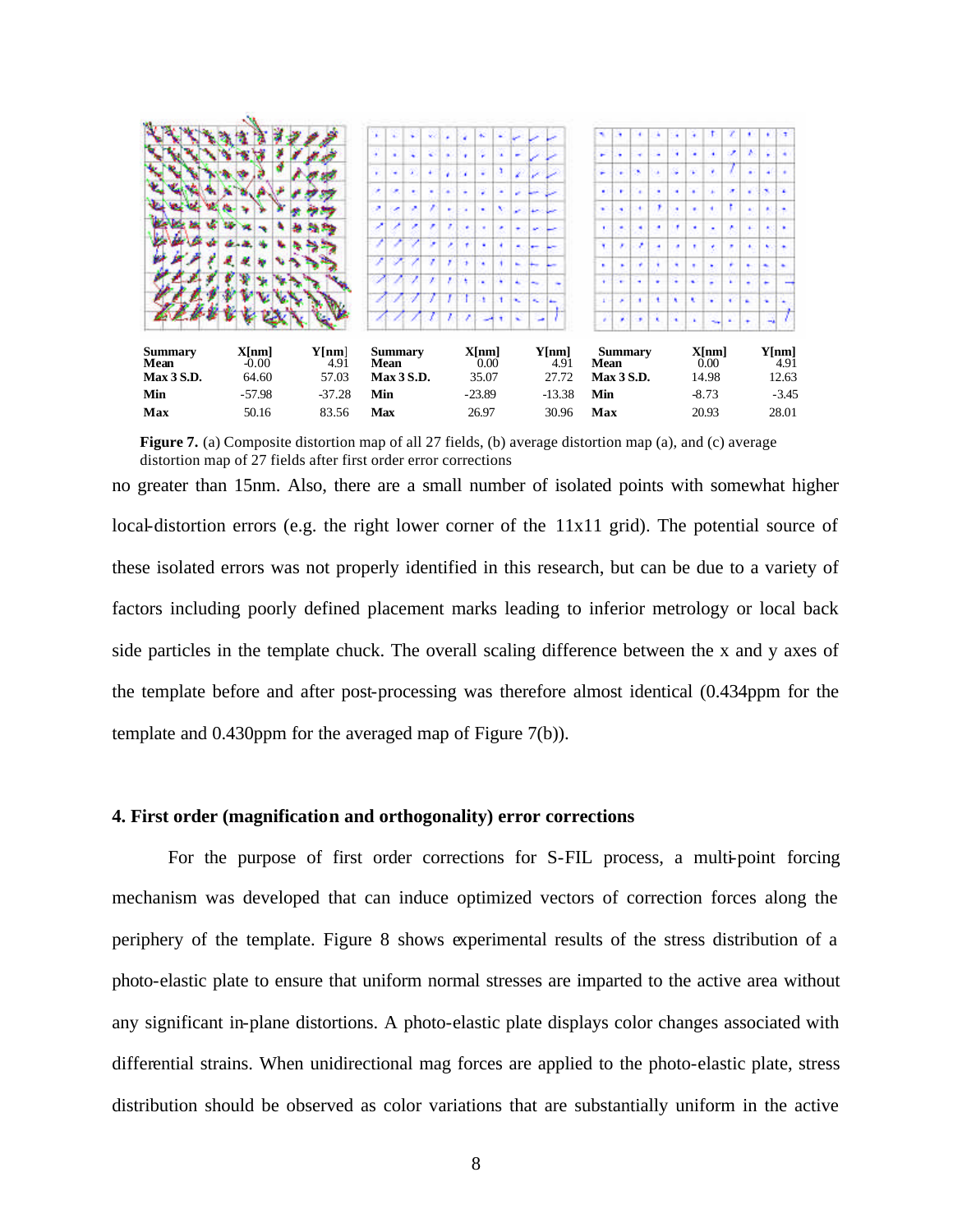

**Figure 8.** (a) Uniaxial mag, (b) biaxial mag, (c) local correction using photo-elastic plates shows uniform colors (strain fields) in the active area.



area. When biaxial mag forces are applied, if uniform mag is induced in both directions, no color change should appear in the active area. As seen in Figure 8, the magnification mechanism induces uniform unidirectional and bi-directional magnification control. In 8(c), it is also seen that a highly localized scaling, which represents an extreme case of nonuniform mag correction, leads to uniform strains in the active area.

Figure 9 shows an optimized force layout for the  $1<sup>st</sup>$  order compensation (mag and orthogonality compensations) and a corresponding correction map. It is assumed that the template IPD data is known in advance for the processing and the correction mechanism can adjust the applied force vector. A simple min-max scheme was implemented with three equal constraints;  $\Sigma f_x$  $= 0$ ,  $\Sigma f_y = 0$  and  $\Sigma M_z = 0$  and a 16×1 vector unequal constraints;  $f_i>=0$ . Original error of

 $\sim$ 28nm 3 $\sigma$  was decreased to  $\sim$ 15nm 3 $\sigma$  according to this optimization.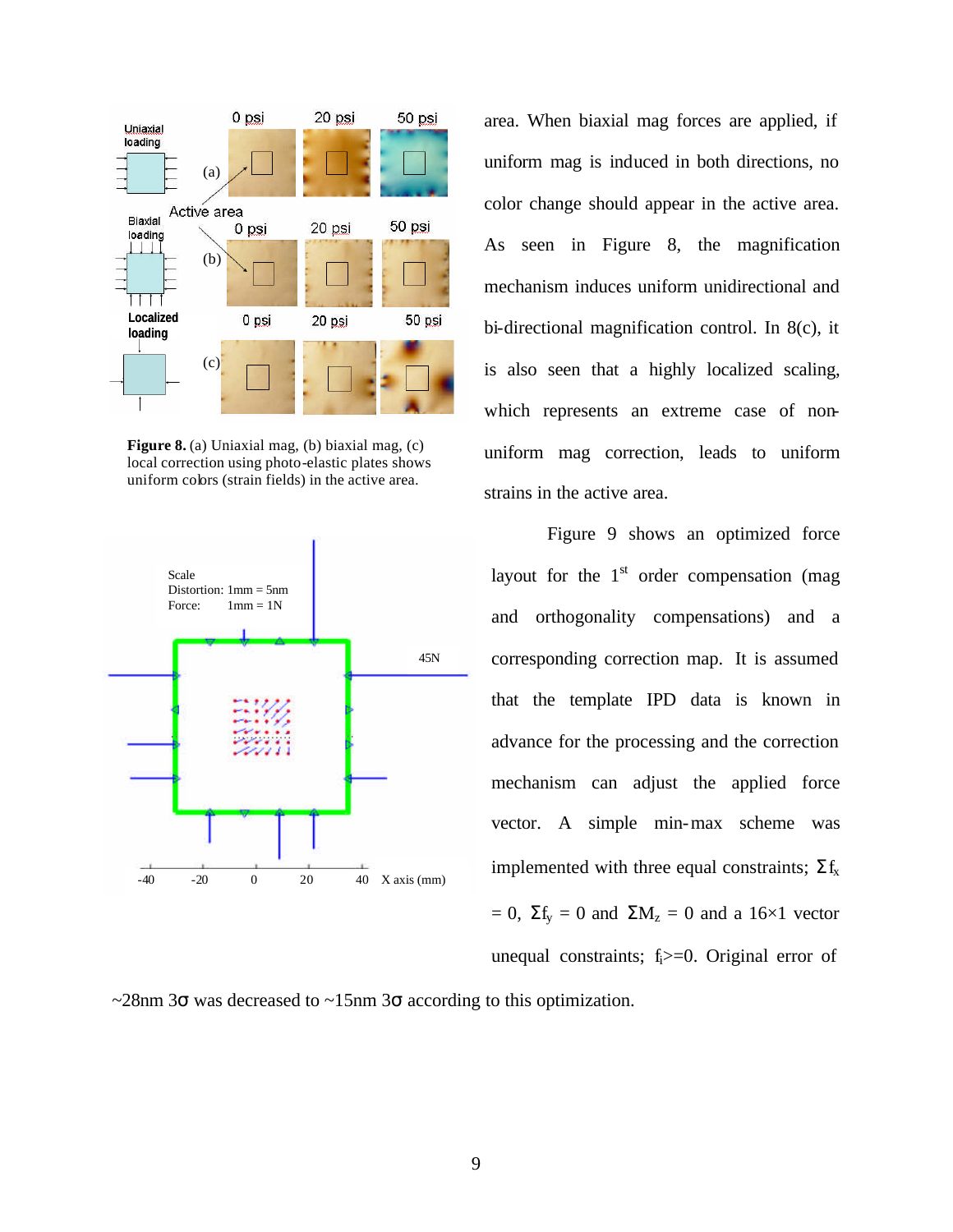#### **5. X,Y, Q alignment scheme and experimental data**

The S-FIL technology makes use of field-by-field in-liquid "through the template" alignment. Since the template and the substrate are separated by a thin film of liquid monomer during the alignment process, there is no problem of "sticking" during the alignment process. Advantages of an in-situ liquid alignment are several, including nanometer-scale alignment

correction capability, in-situ correction just prior to UV-exposure with "locking" of the alignment. An example of the capability exhibited to date shows sub-10nm alignment,  $3\sigma$  (Figure 10). It is expected that improvements in temperature control should lead to further improved results.



**Figure 10.** In liquid alignment – pre- and postexposure

# **6. Summary**

This paper focused on various sources of distortion and their contributions to the overlay errors in the S-FIL process. A summary of the major sources of overlay errors  $(3\sigma)$  is provided below:

| $\bullet$ | Alignment and magnification control error:     | $\sim$ 10 nm, 3 $\sigma$    |  |
|-----------|------------------------------------------------|-----------------------------|--|
| $\bullet$ | Template e-beam placement accuracy?            | $\sim$ 15 nm, 3 $\sigma$    |  |
| $\bullet$ | Post-processing template placement accuracy?   |                             |  |
|           | o Raw data (dominated by orthogonality errors) | $35 \text{ nm}$ , $3\sigma$ |  |
|           | Corrected for first order effects<br>$\Omega$  | $15 \text{ nm}, 3\sigma$    |  |
|           |                                                |                             |  |

Wafer-to-wafer process distortion?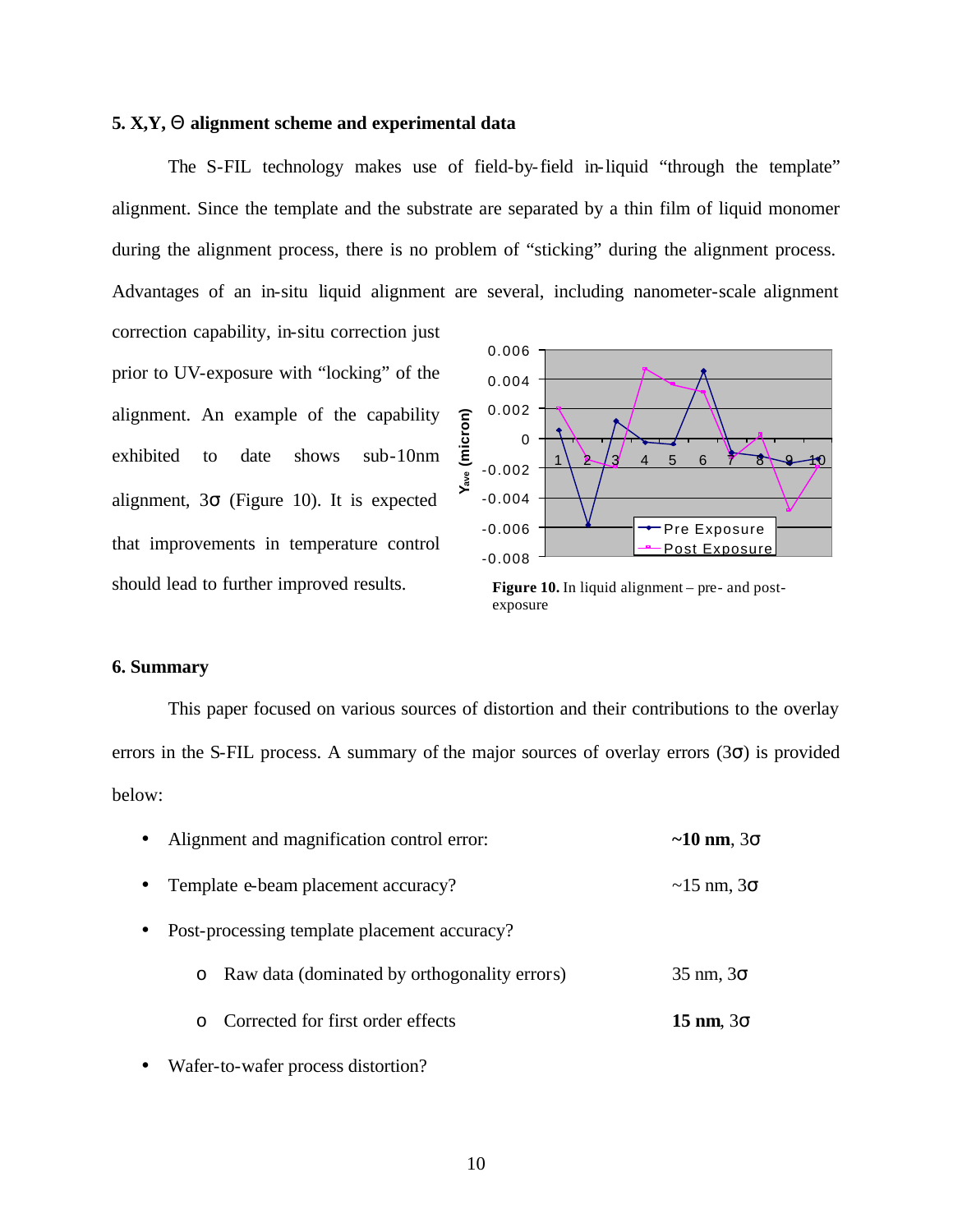- o Raw data (dominated by environmental thermal scaling) upto 50 nm,  $(m+3\sigma)$
- o Corrected for thermal scaling **18 nm**, 3σ

Since the template IPD error includes the e-beam placement error, the total overlay estimate is  $10+(15^2+18^2)^{1/2} = 33$ (nm). The first one is a first order alignment error that is added linearly while the second and third errors are independent distortions that are assumed to be quadratically added. Thermal effect can be fairly well maintained with a proper environmental control unit (ECU) while the  $1<sup>st</sup>$  order compensation requires for unique correction mechanism(s) as compared to other lithography processes. Assuming that there is a practical limit in such a correction function, the total overlay estimate is  $10+(35^2+18^2)^{1/2} = 50$ (nm).

#### **7. Future work**

In order to further improve the overlay performance of the S-FIL process, the following key challenges need to be addressed further:

- Template issues
	- o Reduce e-beam pattern distortion
	- o Understand source of errors during template post-processing
- Tool issues
	- o Integration of first order corrections
	- o Improved tool temperature control
- All other process distortions

## **Acknowledgements**

This work was partially supported by grants from the DARPA Advanced Lithography program (Grants No. N66001-01-1-8964 and N66001-02-C-8011). The authors would also like to